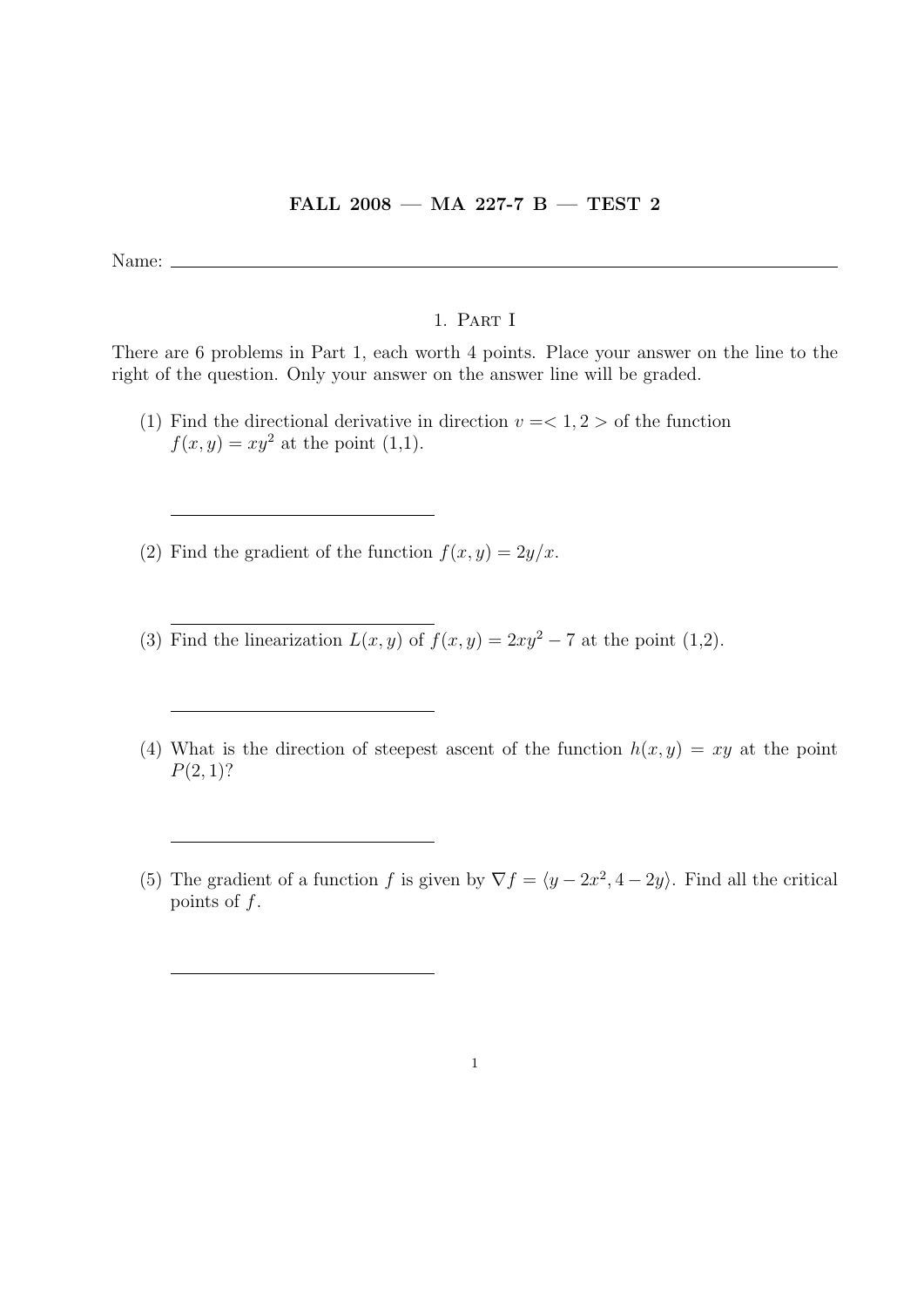(6) Find the tangent plane to the sphere  $x^2 + y^2 + z^2 = 1$  at the point  $(0, 1, 0)$ .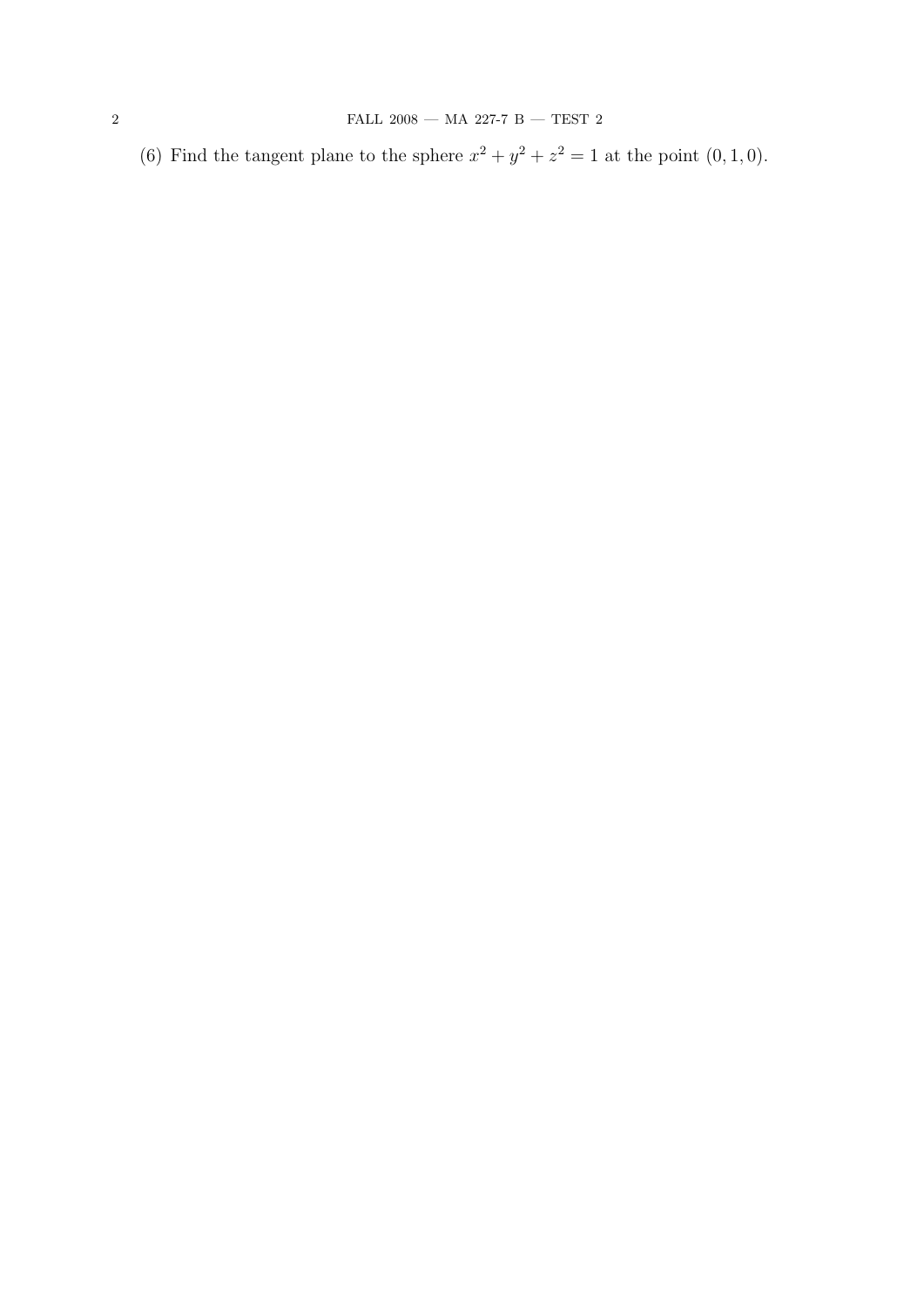## 2. Part II

There are 3 problems in Part 2, each worth 12 points. On Part 2 problems partial credit is awarded where appropriate. Your solution must include enough detail to justify any conclusions you reach in answering the question.

(1) Find the points on the ellipsoid  $x^2+2y^2+3z^2=15$  where the tangent plane is parallel to the plane  $x - 2y + 6z = 7$ .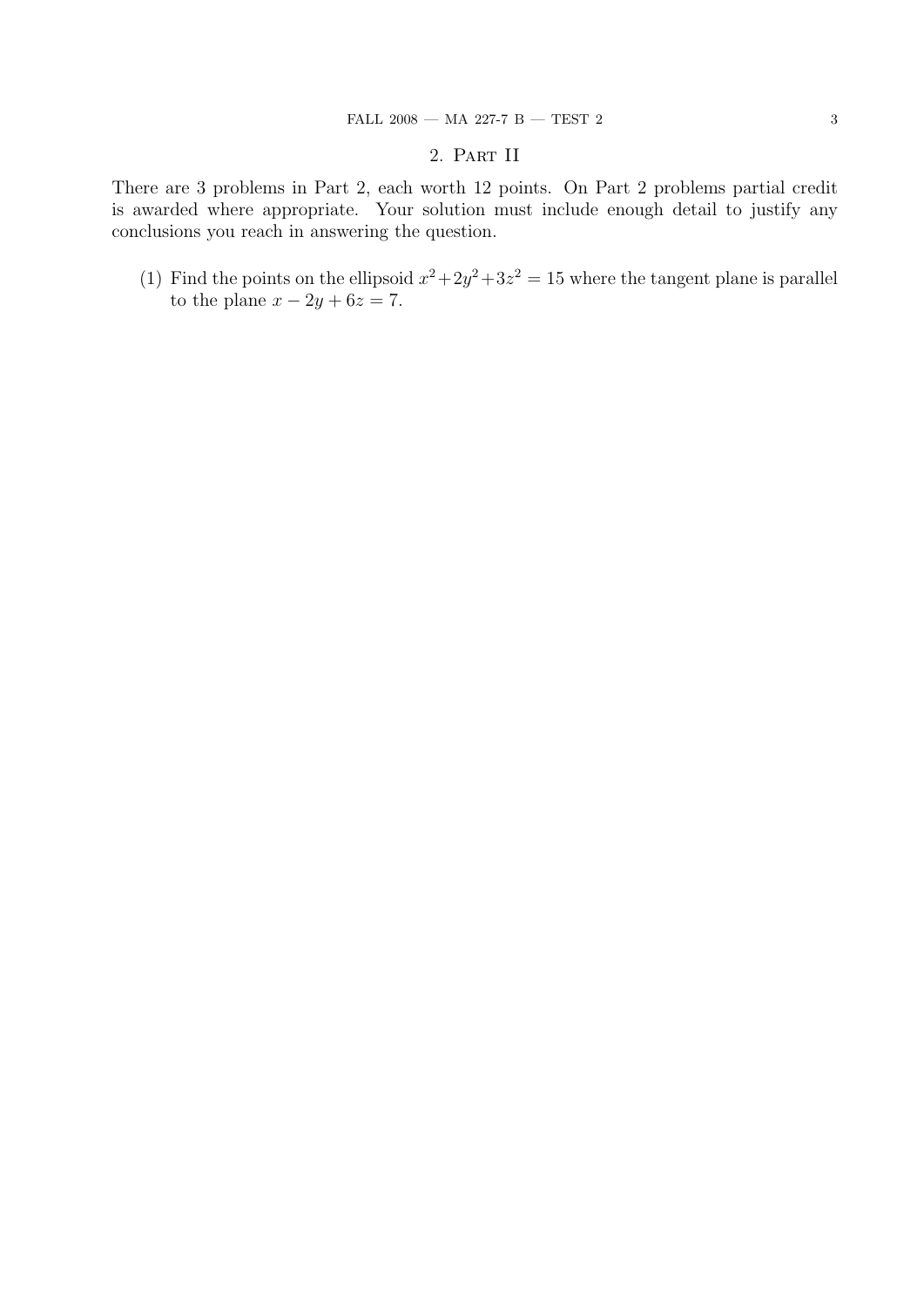(2) Use Lagrange multipliers to find the minimal and maximal values of  $f(x, y) = 8x+6y$ on the ellipse  $2x^2 + 3y^2 = 22$ . Where do they occur?